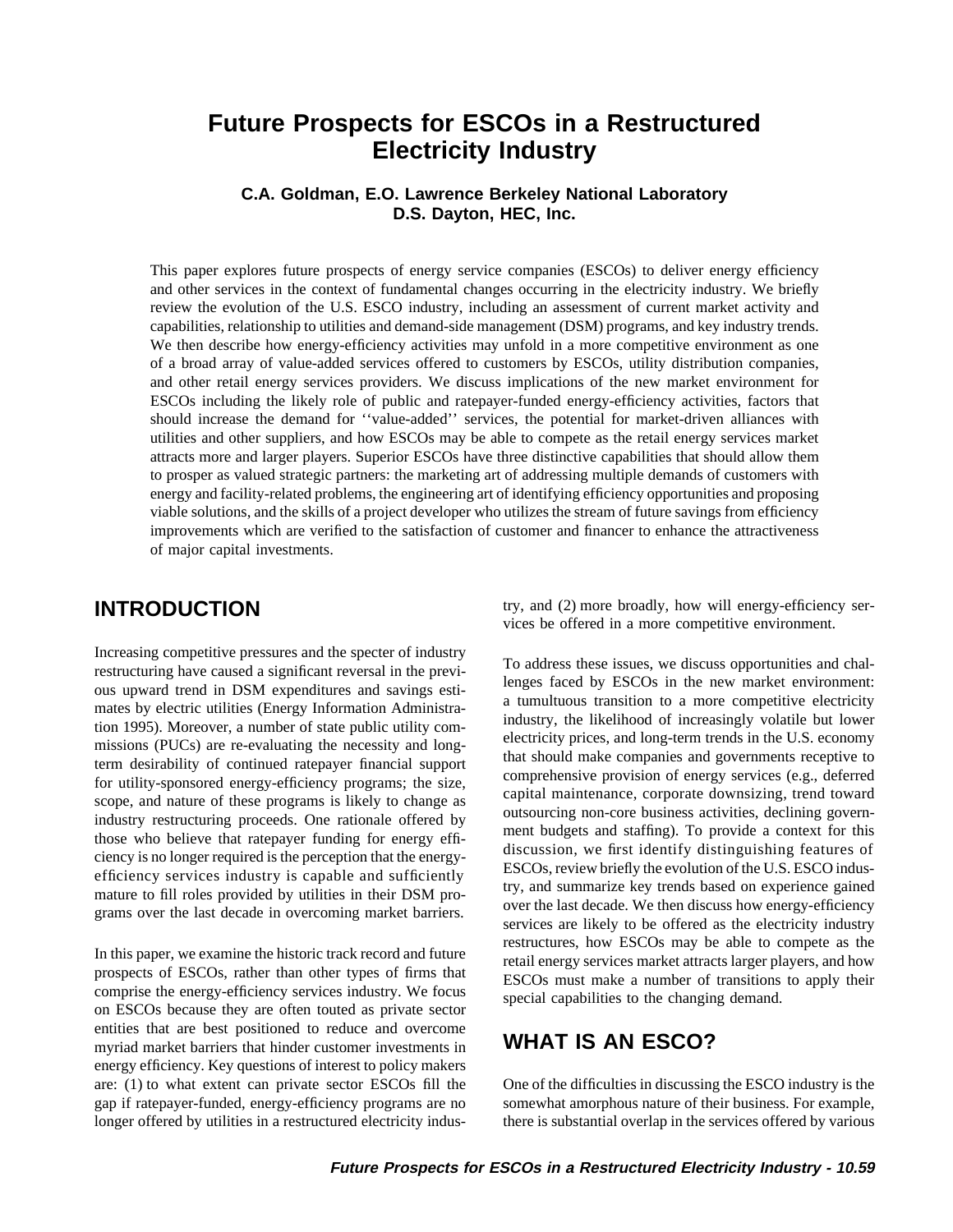tors, architectural and engineering firms who provide design/ late 1970s and early 1980s. Firms that are active in the engaged in a significant business activity that involves including performance guarantees and financing services, improving end-use energy efficiency using performance- (2) manufacturers of building controls and equipment who development, engineering and design, ability to finance initiated by private investors as well as utilities that entered directly or arrange third-party financing for performance-<br>the ESCO business either by establishing their own ESCO based projects, project management, verification and moni- or more typically by acquiring an existing ESCO or an toring of savings, and operations and maintenance services energy services provider in a related business (e.g., lighting for the installed equipment (Cudahy and Dreessen 1996). or controls contractor). As shown in Table 2, utility entry technical uncertainty by providing outside sources of capital accelerated significantly as utilities seek to position themand guaranteeing the performance of the equipment. The selves to compete effectively in a retail energy services stream of energy cost savings resulting from the project. ESCOs often seek to capitalize on the utility's name recogni-

# **ESCO INDUSTRY**

firms that attempted to establish energy performance con- in the U.S. while one or two dozen other firms work locally.

types of energy service providers: ESCOs, vendors, contrac- tracting as a viable, self-sustaining business activity in the build services, and consultants who perform audits or moni- ESCO industry initially evolved primarily from three sources tor and verify savings (see Table 1). At bottom, ESCOs are (see Table 2): (1) engineering companies that moved from project developers and integrators and their firms are providing fee-based energy services to project development based contracts which in some way tie the ESCO's compen- extended their traditional business activity (e.g., controls) sation to the project's performance.<sup>1</sup> ESCOs develop, install, by establishing energy services divisions. and (3) companies and finance energy-efficiency projects at customer's facili- that attempted to build a performance contracting business ties that involve long-term contracts (i.e., 5 to 15 years). based on the growth in utility DSM programs (Cudahy and ESCOs typically have the following capabilities: project Dreessen 1996). This last group includes ESCO ventures ESCOs attempt to remove the first-cost disincentive and into the ESCO market or acquisition of existing ESCOs has cost of the ESCO service is typically paid for from the environment. In their marketing strategies, utility-affiliated tion, reputation among consumers, and deep financial **EVOLUTION OF THE** resources, particularly when operating in local or nearby<br> **EVOLUTION OF THE** resources erritories.

## **Market Activity Industry Roots**

The U.S. ESCO industry traces its origins to a group of We estimate that about 20 to 40 ESCOs are active nationally

| Table 1. Energy Efficiency Services Offered by Various Types of Providers |              |         |             |                                   |                   |
|---------------------------------------------------------------------------|--------------|---------|-------------|-----------------------------------|-------------------|
| Services                                                                  | <b>ESCOs</b> | Vendors | Contractors | A&E Design/<br><b>Build Firms</b> | Consultants       |
| <b>Energy Audits</b>                                                      | X            |         | X           | X                                 | X                 |
| <b>Engineering Design</b>                                                 | X            |         | Χ           | Χ                                 | Χ                 |
| <b>Equipment Installation</b>                                             | X            | X       | X           | X                                 |                   |
| Construction & Project Management                                         | X            |         | X           | X                                 |                   |
| Performance Monitoring, Verification,<br>& Guarantees                     | X            |         |             |                                   | X<br>$(M&V$ only) |
| Commissioning & O&M                                                       | X            | X       | X           | X                                 |                   |
| Financing                                                                 | X            | X       |             |                                   |                   |
| Integrator                                                                | X            | X       |             |                                   |                   |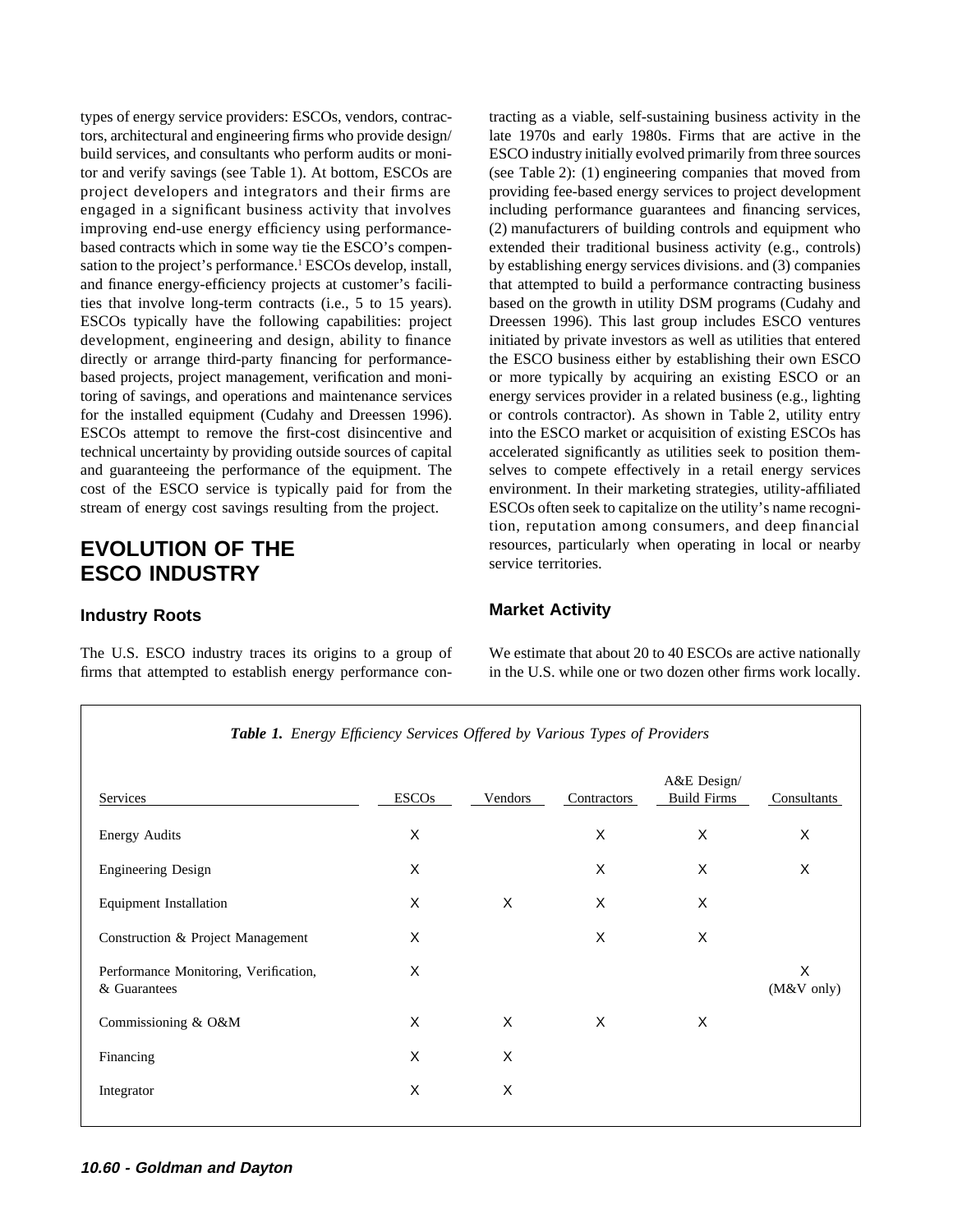|                                                                  |                           |                |                                         | Table 2. Origins of Selected ESCOs |                                       |                                                             |
|------------------------------------------------------------------|---------------------------|----------------|-----------------------------------------|------------------------------------|---------------------------------------|-------------------------------------------------------------|
|                                                                  | Bldg.<br>Controls<br>Mfg. | Engr.<br>Svcs. | Utility<br>Affiliate                    | Energy<br>Consulting<br>Svcs.      | Other<br>(IPP, Private<br>Developers) | Comments                                                    |
| Honeywell                                                        | Χ                         |                |                                         |                                    |                                       |                                                             |
| Johnson Controls                                                 | X                         |                |                                         |                                    |                                       |                                                             |
| Landis & Gyr Powers                                              | X                         |                |                                         |                                    |                                       |                                                             |
| Viron Energy Services                                            | X←←← ∩                    |                |                                         |                                    |                                       | Acquired by York International in 1988                      |
| CES/Way                                                          |                           | Χ              |                                         |                                    |                                       |                                                             |
| Energy Masters Corp.                                             |                           |                | $\rightarrow \rightarrow \rightarrow$ X |                                    |                                       | Purchased by Cenergy (Northern States<br>Power) in 1995     |
| <b>EUA</b> Cogenex                                               |                           |                | X                                       |                                    |                                       | Acquired by Electric Utilities Associates                   |
| HEC, Inc.                                                        |                           |                | X٠                                      |                                    | $\bigcirc$                            | Acquired by Northeast Utilities in 1992                     |
| <b>EPS</b>                                                       |                           |                | X←∗                                     |                                    | $\bigcirc$                            | PECO Energy acquired majority share<br>in 1994              |
| <b>ESASI</b>                                                     |                           |                |                                         |                                    | $\bigcirc$                            | Acquired by Entergy                                         |
| NORESCO, Inc.                                                    |                           |                |                                         |                                    | X                                     | Originally NEES Energy; sold in 1992                        |
|                                                                  |                           |                |                                         |                                    | X                                     |                                                             |
| <b>Energy Investments</b><br><b>Onsite Energy</b>                |                           |                |                                         |                                    | X                                     |                                                             |
|                                                                  |                           |                |                                         |                                    | X                                     |                                                             |
| Co-Energy Group                                                  |                           |                |                                         |                                    | Χ                                     |                                                             |
| Sycom<br>Intesco                                                 |                           |                |                                         | X                                  |                                       | Had joint venture w/PG&E and Bechtel<br>Affiliated with SRC |
|                                                                  |                           |                | X←←←←                                   | $\bigcirc$                         |                                       | Acquired by NYSEG                                           |
| Xenergy<br>Proven Alternatives                                   |                           |                |                                         |                                    | Χ                                     | Originally Puget Energy Services                            |
| <b>PSCRC</b>                                                     |                           |                | X                                       |                                    |                                       | Established by Public Service Electric                      |
|                                                                  |                           |                |                                         |                                    |                                       | & Gas                                                       |
| FPL Energy Services                                              |                           |                | X                                       |                                    |                                       | Established by Florida Power & Light                        |
| Energy Systems Group                                             |                           |                | X                                       |                                    |                                       | Established by Southern Indiana Gas &<br>Electric           |
| HEI                                                              |                           |                | Χ                                       |                                    |                                       | Hawaii Electric                                             |
| Pepco Services                                                   |                           |                | Χ                                       |                                    |                                       | Potomac Electric Power Company                              |
| TEEM                                                             |                           |                | X                                       |                                    |                                       | Southern California Gas Company                             |
| <b>Edison Source</b>                                             |                           |                | Χ                                       |                                    |                                       | Established by Edison International                         |
| Enova Energy                                                     |                           |                | X                                       |                                    |                                       | Established by Enova Corp. (parent of<br>SDG&E)             |
| BGE Energy Project &<br>Services Inc.                            |                           |                | Χ                                       |                                    |                                       | Baltimore Gas & Electric                                    |
| <b>SISCO</b>                                                     | X                         |                |                                         |                                    |                                       | Southland Industries                                        |
| Key: X denotes current status<br>$\circ$ denotes original status |                           |                |                                         |                                    |                                       |                                                             |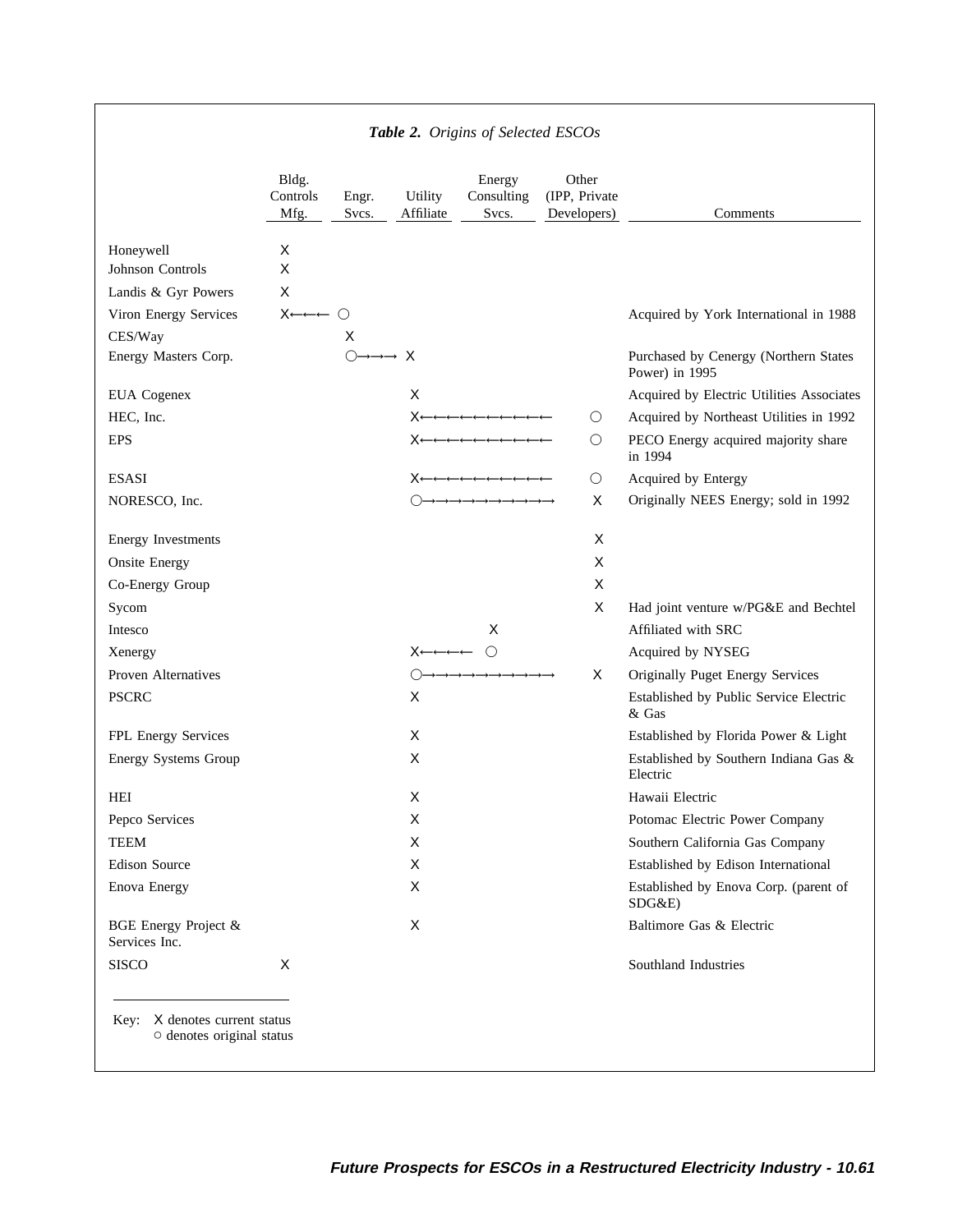However, a relatively few firms (three to six companies) **ESCO Relationship to Utilities and** currently account for a majority of the industry revenues. **DSM Programs** During its formative years, energy price trends (e.g., shortterm price fluctuations in the early 1980s), changes in tax Since its inception, the ESCO industry has had an uneasy, policy, and utility DSM programs significantly impacted love-hate relationship with utilities. As utilities became more the ESCO industry. Figure 1 provides historical trends in involved on the customer side of the meter over the last estimated turnkey cost of projects installed by ESCOs, based decade, their service offerings tended to inte estimated turnkey cost of projects installed by ESCOs, based decade, their service offerings tended to interact and overlap<br>on interviews with industry participants and observers con-<br>more with the services being marketed on interviews with industry participants and observers con-<br>ducted by ESCOs. ESCOs on interview of utility efforts that enable or<br>ducted by Cudaby and Dreessen (1996)<sup>2</sup> Over the last 15 ducted by Cudahy and Dreessen (1996).<sup>2</sup> Over the last 15 have been most supportive of utility efforts that enable or enhance private sector activities (e.g., information/educayears, installed cost of projects has increased from about<br>
\$30 million per year in 1980 to about \$450 million per year<br>
in 1994.<sup>3</sup> During the last six years, the ESCO industry grew<br>
by about 25% per year. By way of compa rough indicator of the relative activity levels of ESCOs and<br>their services as they have financed remaining customer<br>utilities. ESCOs have been able to establish themselves in<br>investment or used the utility's rebate for sp utilities. ESCOs have been able to establish themselves in investment or used the utility's rebate for specific products certain niche markets, but overall performance contracting in order to enhance the attractiveness of has not been the panacea for energy efficiency. Comparisons retrofit package.<sup>6</sup> A number of ESCOs significantly with the IPP industry, which also originated in the late expanded their businesses through participating in DSM bid-1970s and early 1980s, reinforce the notion that ESCOs have ding programs, although many encountered significant difencountered significant struggles to survive and prosper.  $\frac{1}{10}$  ficulties with particular utilities.<sup>7</sup> Thus, at least through mid-ESCOs have been most successful in the institutional sector: 1994 (i.e., pre-California ''Blue Book''), some ESCOs local and state government, schools, and universities account derived a significant fraction of their revenues (e.g., 50% to for about 55% to 60% of overall ESCO activity ESCOs 70%) from utility DSM bidding or rebate progr for about 55% to 60% of overall ESCO activity. ESCOs  $70\%$  from utility DS<br>have also achieved some success among certain groups of man and Kito 1994). have also achieved some success among certain groups of commercial sector customers (e.g., hospitals, owner-occu-<br>pied office buildings, shopping malls, hotels, a few national<br>franchises). Market penetration has been relatively low<br>among industrial customers, although activity





in order to enhance the attractiveness of a comprehensive

fication and performance guarantees) along with our assessment of the particular skills and efficiencies that utilities and *Figure 1. ESCO Investments* ESCOs offer. In some DSM programs, utilities and ESCOs have been able to achieve significant market penetration because they took advantage of the potential synergies between the two organizations.

## **INDUSTRY TRENDS AND LESSONS**

### **Performance Contracting Is a Difficult and Risky Business, Characterized by High Transaction and Marketing Costs**

During the last decade, many ESCOs have struggled to create stand-alone, profitable businesses based on investments in high-efficiency equipment and energy services.<sup>8</sup> Similar to the experiences of utilities, ESCOs have found it difficult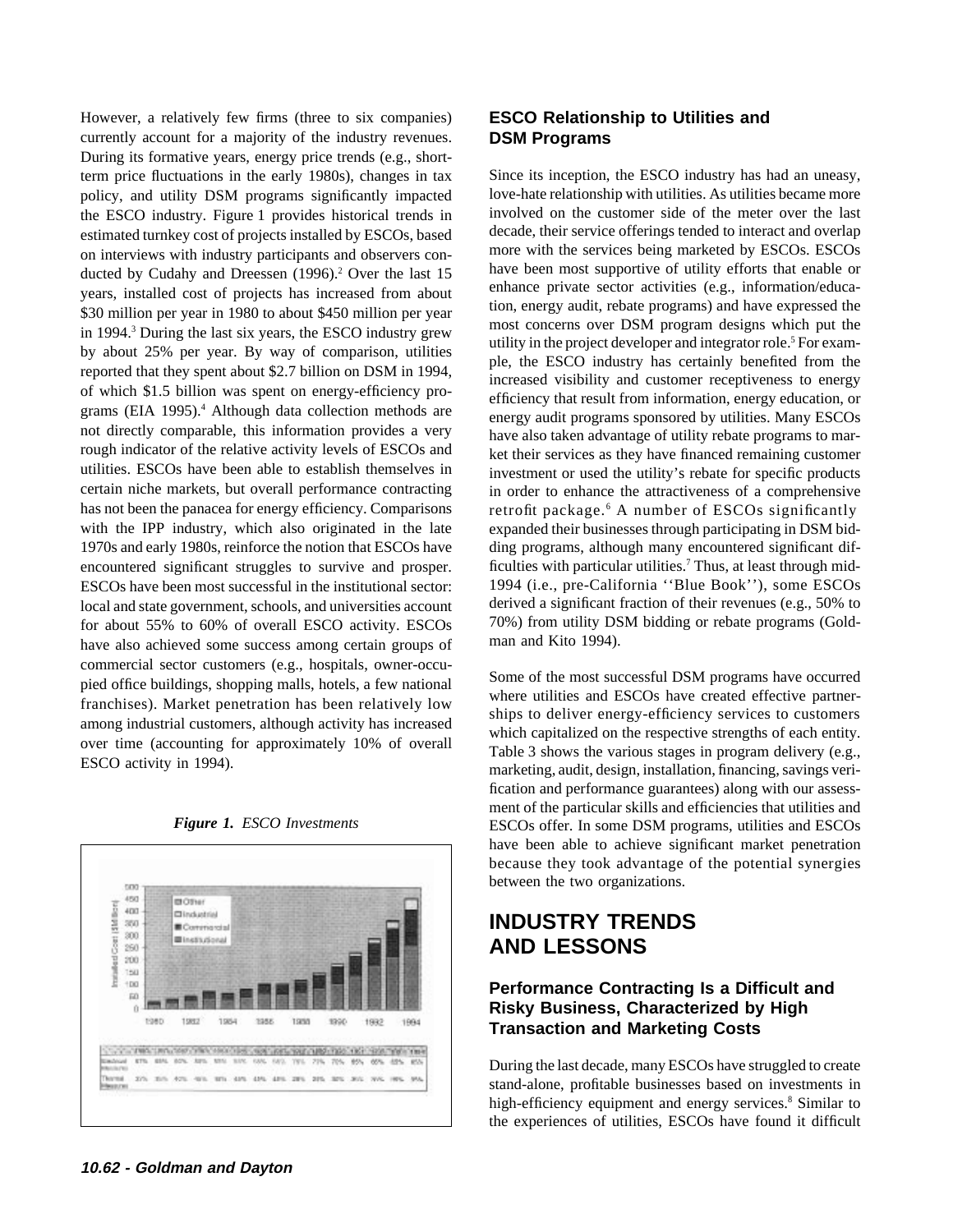| Program Delivery              | <b>Utility Efficiencies</b>           | <b>ESCO</b> Efficiencies     |
|-------------------------------|---------------------------------------|------------------------------|
| Marketing                     |                                       |                              |
| Lead Generation               | <b>Ongoing Customer Contacts</b>      | <b>Marketing Materials</b>   |
|                               | Long-Term Stability                   | Description of Benefits      |
| <b>Prospect Qualification</b> | Evaluation of Motivation & Permanence | <b>Technical Evaluation</b>  |
| <b>Contract Closing</b>       | <b>Customer Incentives</b>            | Market-Driven Closing Skills |
| Audit/Install                 |                                       |                              |
| Diagnosis                     | Data Gathering                        | Problem Identification       |
| Design                        | Purchase of Specialized Service       | <b>Engineering Skills</b>    |
| Installation                  | Control of Quality & Cost             | Project Management           |
| Financing                     | Capital Formation                     | <b>Financial Analysis</b>    |
| Verify                        |                                       |                              |
| Measurement                   | <b>Standard Setting</b>               | Metering, Calculation        |
| Maintenance                   | <b>Customer Contact</b>               | O&M Skills                   |
| Guarantee                     | Incentive Payments                    | Unregulated Risk Assumption  |

### *Table 3. Acquiring DSM: Utility-ESCO Partnerships*

to overcome market barriers to energy efficiency. Many (municipalities, universities, schools, and hospitals) tend to ESCOs have discovered that energy-efficiency projects are be very capital constrained, have a longer investment horizon often a harder sell than originally anticipated, in part because but are faced with an aging infrastructure and equipment in many customers perceive that ''substitute'' products often need of modernization, and often have limited technical involve less hassle or risk (e.g., continued electricity con- expertise or lack in-house technical resources to develop, sumption). Despite the significant market potential, in some coordinate, and manage a comprehensive energy-efficiency sense, the performance contracting market has been limited project. Financial institutions have also regarded customers by low effective customer demand (Edgar et al. 1995). By in the institutional sector as being relatively good credit risks necessity, ESCOs must allocate and reflect unrecovered mar- in the sense that they are unlikely to go out of business or keting costs in the overheads of those projects that move relocate; thus ESCOs have been able to arrange relatively forward; thus marketing costs can be a significant business attractive financing terms. In order to reduce marketing costs, expense. Second, the value of typical ESCO projects is ESCOs have tended to work in well-defined market niches typically an order of magnitude smaller than independent using either geographic or industry-specific market segmen-<br>power producer (IPP) projects, which are also based on tation strategies. For example ESCOs that have bee power producer (IPP) projects, which are also based on tation strategies. For example, ESCOs that have been project finance. Transaction costs tend to be high in project selected in DSM bidding or Standard Offer programs n finance deals, which poses a particular challenge for ESCOs rally target certain types of customers (e.g., hospitals, small<br>if the projects are not that large to begin with. Thus, few retail) in specific utility service te If the projects are not that large to begin with. Thus, few retail) in specific utility service territories. ESCOs have also<br>ESCOs have been extremely successful financially, despite reded to focus on regions where retail ESCOs have been extremely successful financially, despite tended to focus on regions where retail electricity prices are<br>the revenue growth in recent years. Many companies are high in order to maximize differences between

selected in DSM bidding or Standard Offer programs natuthe revenue growth in recent years. Many companies are high, in order to maximize differences between project costs still in the start-up phase of business development. ments. Other ESCOs, particularly those affiliated with the **ESCOs Have Had Some Success in Certain** large controls and equipment companies, utilize a decentral-Market Sectors; Many ESCOs Tend to Work ized and extensive branch sales force that targets certain **in Well-Defined Market Niches, Often with** industries or sectors (e.g., schools, state and local govern-**Focus on Specific End Uses or Technologies** ments). In the commercial sector, ESCOs tend to target owner-occupied buildings and retail chains with centralized Historically, ESCOs have been most successful in large decision-making authority. In the industrial sector, ESCOs institutional buildings. The so-called MUSH markets have attempted to differentiate themselves through special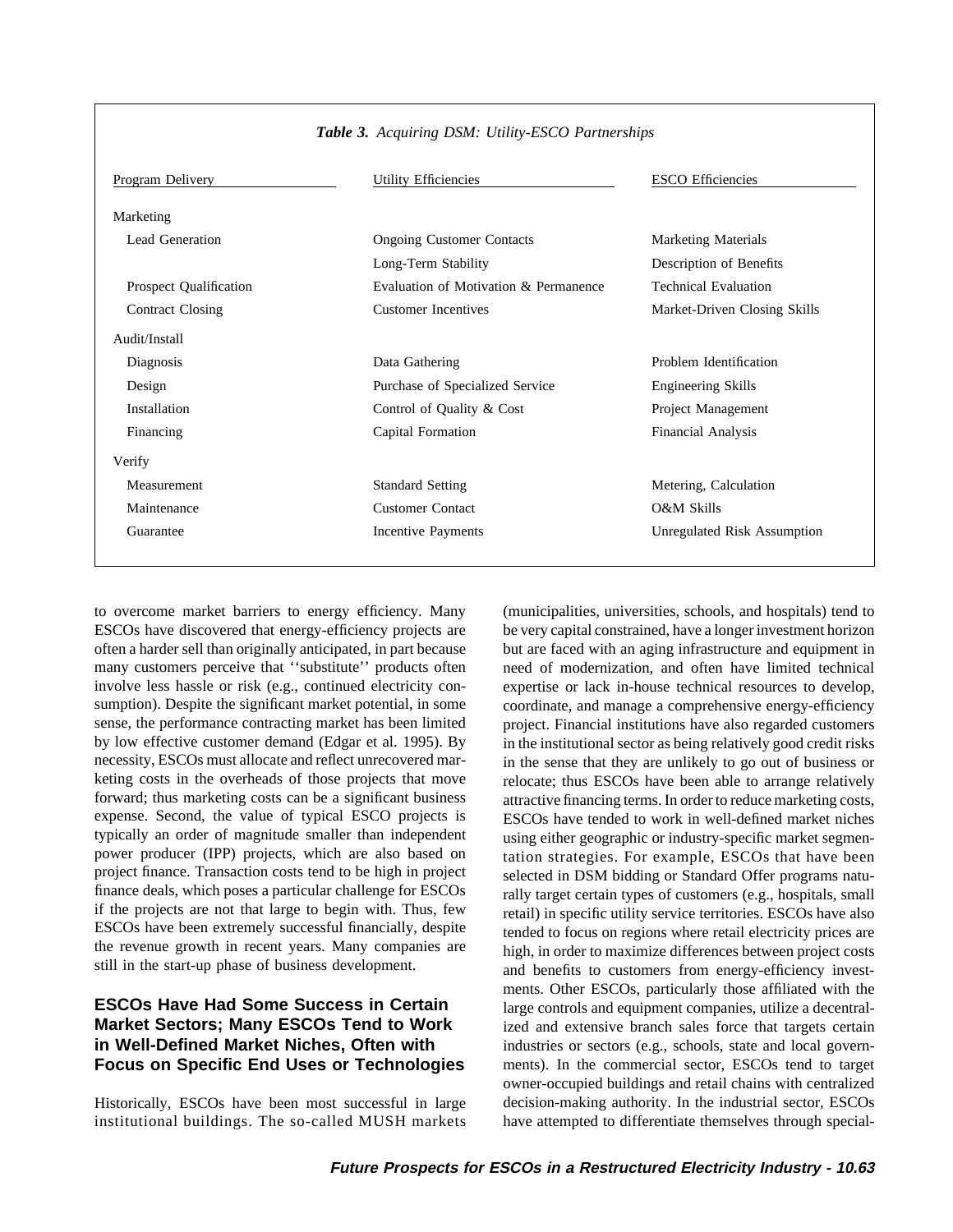ized expertise in certain technologies (e.g., adjustable speed of experience in bundling energy-efficiency services with drives, controls) or processes (e.g., pulp/paper, auto). related services that customers value (e.g., operations and

capabilities: (1) technology integration for whole building able in a competitive electricity industry or systems (e.g. replacement of HVAC equipment new seek to augment commodity services. or systems (e.g., replacement of HVAC equipment, new controls, and reduced thermal loads because of high efficiency lighting), (2) attractive financing tools, and **FUTURE PROSPECTS** (3) effective strategies to reduce transaction, marketing, and administrative overhead costs. **ESCOs' New Operating Environment:**

The skills required to succeed as an ESCO are relatively complex and multi-dimensional: engineering and technical The future prospects for ESCOs and other energy service tomers most likely to desire performance contracting, sales the ultimate organization and institutional structure of bulk<br>skills, and excellent customer service (LeBlanc 1995). By power and retail service markets. While th skills, and excellent customer service (LeBlanc 1995). By comparison to other service activities, the business of provid-<br>ing electricity industry restructuring are enormously com-<br>plex and multi-faceted, we attempt to characterize the debate (Newcomb 1995). In order to compete against lighting and in a simple stylized fashion for discussion purposes. Thus<br>HVAC contractors and design/build firms. ESCOs have had far, two main visions have been offered with sever to differentiate their product and service offerings. Successtechnically complex or large energy-efficiency projects which encompass multiple technologies and end uses, in FERC and state PUC regulatory proceedings, a more com-<br>order to differentiate themselves from various types of ser-<br>petitive electricity industry is likely to have the vice contractors. They must also offer design and project management capabilities augmented by the ability to arrange (see Figure 2): creative financing tools and to track and verify results in order to differentiate themselves from A&E design/build *Figure 2. Future Structure of Electricity Industry* firms. Finally, given the nature of the business, ESCOs, particularly the smaller ones, can only survive and be successful if they develop effective strategies to reduce transaction and marketing costs and administrative overheads. Usually, ESCOs have ''internalized'' the diagnostic and project management skills, while relying on subcontractors for installation, design detailing, and service.

### **Customers Look for Comprehensive ''Solutions,'' Not Just Energy Efficiency**

ESCOs that have survived have recognized that most customers are looking for ''solutions'' rather than improved energy efficiency per se. Thus, there are a variety of issues that trigger management's attention in businesses or facilities: productivity, environmental compliance, indoor air quality and health/safety concerns, aging equipment in need of replacement, facility renovation and modernization, equipment reliability, occupant comfort. The value to a customer of an ESCO's energy-efficiency project often goes well beyond capitalized energy savings to include such benefits as increased productivity, process improvement, capital modernization, environmental compliance, reduced O&M, and increased comfort. ESCOs have gained a fair amount

maintenance, facilities management). ESCOs are betting that The most successful ESCOs are likely to have the following these marketing and technical skills will be even more valu-<br>capabilities: (1) technology integration for whole building able in a competitive electricity industry

# **A Restructured Electricity Industry**

expertise, building energy simulation, ability to arrange providers will be affected by both the length of the transition financing, sophisticated marketing strategies to identify cus-<br>to a more competitive electricity industry as well as<br>to energy strategies to identify cus-<br>the ultimate organization and institutional structure of bulk ing energy-efficiency services is information-intensive plex and multi-faceted, we attempt to characterize the debate<br>(Newcomb 1995) In order to compete against lighting and in a simple stylized fashion for discussion purp HVAC contractors and design/build firms, ESCOs have had far, two main visions have been offered with several variants:<br>to differentiate their product and service offerings. Success-<br>retail wheeling vs. creation of a fully ful ESCOs have typically demonstrated an ability to develop market through vertical deintegration of utilities. Drawing<br>technically complex or large energy-efficiency projects from the current "conventional wisdom" as arti order to differentiate themselves from various types of ser-<br>vice experimentally industry is likely to have the following<br>vice contractors. They must also offer design and project<br>market structure, organization, and regula



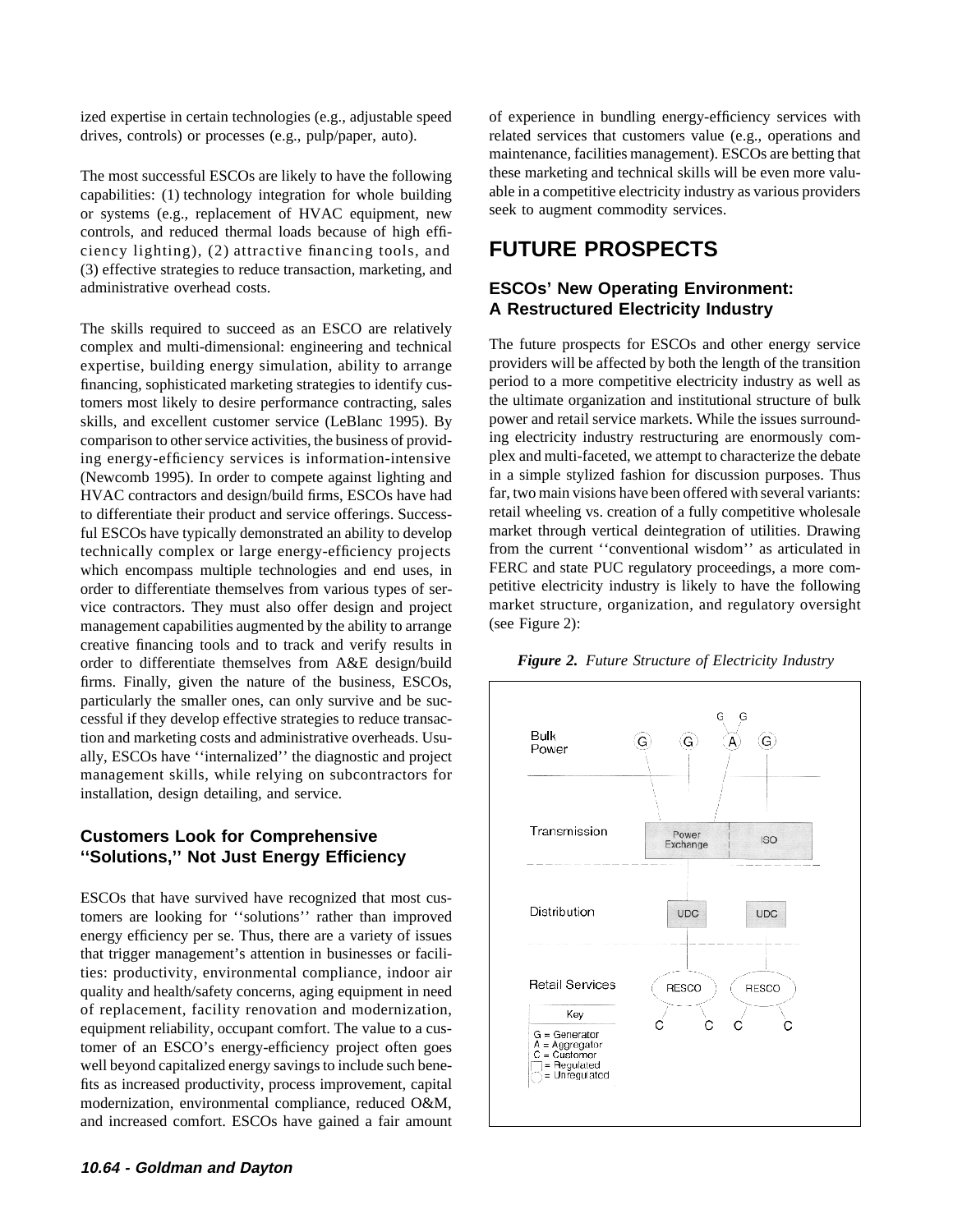- 
- selling into a pool or a separate organization (e.g., Power
- Transmission and distribution will still be natural depended on utility DSM funding, ratepayer funding for monopolies and companies involved in the "wires" energy efficiency in the form of financial incentives may be un is likely to evolve towards incentive or performance-
- vided by unregulated retail energy service companies

Although the underlying forces driving competition in the<br>
electricity sector are fundamental and national in scope, the<br>
pace of industry restructuring is likely to vary by state given<br>
regional differences in electricity providers face a retail market environment with significant uncertainties, many of which are regulatory (rather than As electricity approaches "commodity" (undifferentiated) market) driven. For example, decisions on the scope and status, far more important to the future development of an timing of retail wheeling and direct access will influence Energy Services Industry is the prospect of substantial the types of services to be offered to retail customers. The demand for "value-added" services—i.e., services that add activities of unregulated RESCOs will also be significantly competitive value to the sale of electricity. In our experience, influenced by the scope of services of the regulated distribu-<br>individual decision-makers within tion company, the extent to which the UDC must unbundle organizations, articulate demand. In one sense, pain is felt<br>its services, and the regulatory incentive scheme adopted by individuals within institutions in the form its services, and the regulatory incentive scheme adopted by individuals within institutions in the form of "problems"<br>for the UDC.

### **Implications for ESCOs**

As the electricity industry restructures and becomes more ESCOs or utilities (for that matter) may not be able to help competitive, energy-efficiency services will become one of much with the most ''painful'' problems confronting key a broad array of value-added services offered to customers decision makers in the private and public sector, but they by various ESCOs, RESCOs, UDCs, and other types of can provide assistance in other areas besides utility-related energy services providers. We now turn to where present- issues including facilities management and operations, capiday ESCOs may fit in the mosaic, and how they may prosper tal equipment budgets, environmental concerns, and complithrough the transition. The transition ance with government regulations.

The bulk power generation market will be unregulated **The Reduced Importance of Public and Ratepayer** and competitive, assuming that horizontal market power **Funding.** The authors believe that "public interest" supissues among generators are addressed effectively; port for energy efficiency will continue, although most likely on a diminished basis. Funding is likely to come in the form The transmission grid will be operated by an Indepen-<br>dent System Operator (ISO) who will schedule genera-<br>regulatory process collected through distribution companies. tors to meet demands of Utility Distribution Companies We expect that some states will target these funds for certain  $(UDCs)$  and customers with direct access; the ISO may types of activities (e.g., information, market transformation) (also be responsible for economic dispatch of generators or possibly limit them to selected market segmen also be responsible for economic dispatch of generators or possibly limit them to selected market segments (e.g.,  $\frac{1}{100}$  residential and small C/I). If this occurs, ratepayer funds Exchange) may be established to which generators can may provide a financial stimulus to the relatively few ESCOs bid their output and which will produce short-term that target residential and small commercial customers. spot prices. **However, for those ESCOs that have historically targeted** larger institutional and C/I customers and who have

based regulation. **The Creation of a Private Market.** As Robert Frost said of poems, good markets start in pain. In the United Many retail energy services are likely to be unbundled States, neither environmental damage nor energy cost has from the distribution "wires" business and will be pro-<br>vided by unregulated retail energy service companies in the unificant interest in energy efficiency, except during brief episodes of sharp increases (Cudahy and Dreessen 1996). (RESCOs). For this reason, regulators who believed their charters to

> individual decision-makers within companies, not whole that require their attention. Rarely, to the frustration of ESCO marketing, is the cost of energy high on the list of attentiongrabbing problems, except in energy-intensive industries.<sup>9</sup>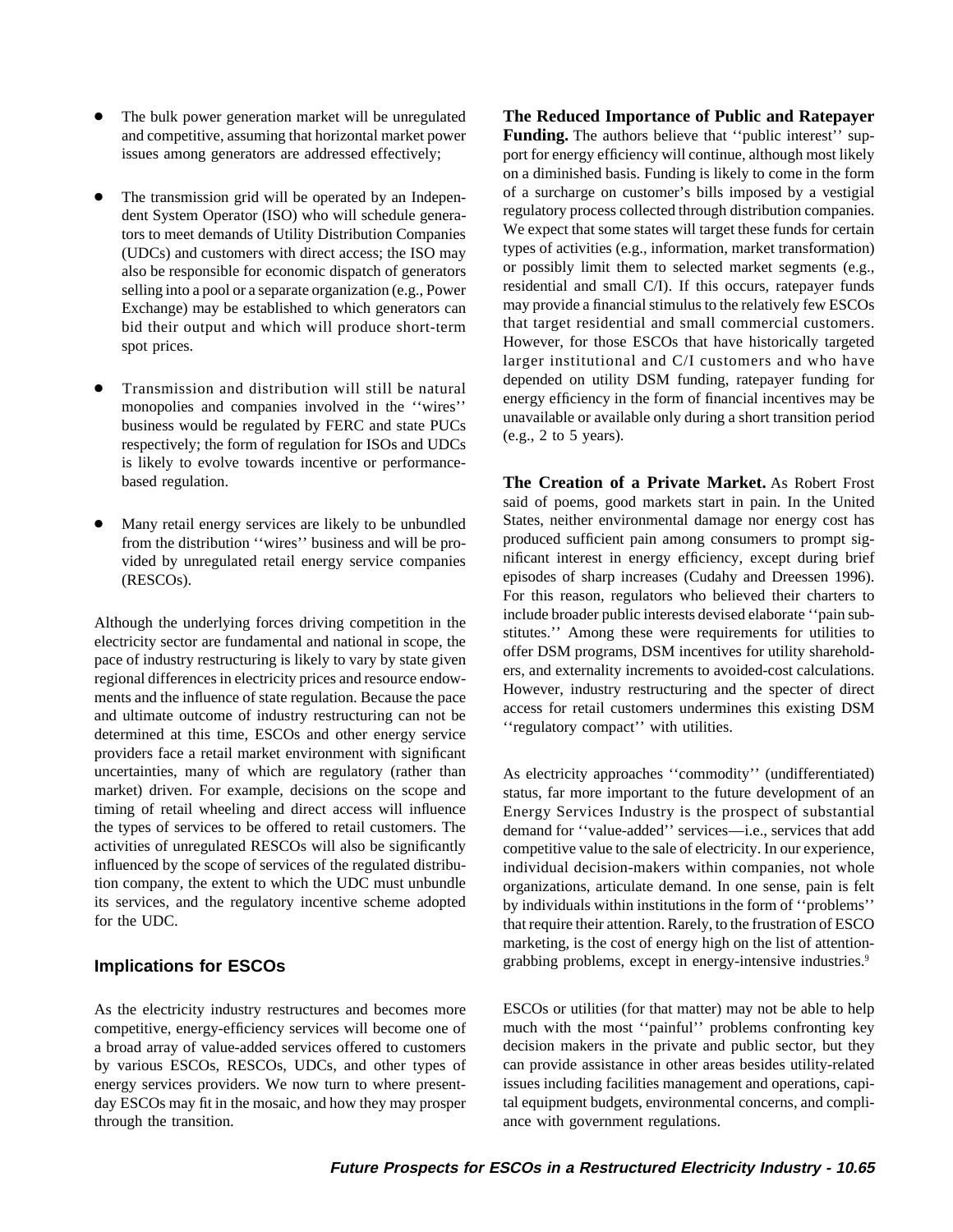| <b>Table 4.</b> Customer Needs and Concerns |                                                                                                                                                                                                                                                                              |  |  |  |
|---------------------------------------------|------------------------------------------------------------------------------------------------------------------------------------------------------------------------------------------------------------------------------------------------------------------------------|--|--|--|
| Area                                        | Issues/Problems                                                                                                                                                                                                                                                              |  |  |  |
| Utility-Related                             | — Costs of electricity, fuel, water<br>- Power reliability, outages, back-up, transformer/feed capacity<br>- Power quality, harmonics, interference<br>- Billing and rate issues<br>- Metering and submetering; real-time pricing                                            |  |  |  |
| Facility Management & Operations            | — Facility control, security, EMCS systems<br>- Boiler/Chiller plant capacity: centralized vs. distributed<br>- Reliability and performance of HVAC equipment; deferred<br>maintenance<br>-HVAC system scheduling<br>- Capabilities of plant operating and maintenance staff |  |  |  |
| Capital Equipment Budget                    | - Financing of replacement and new equipment                                                                                                                                                                                                                                 |  |  |  |
| <b>Environmental Concerns</b>               | — Non-compliance with environmental regulations<br>- Inadequate or costly waste disposal<br>- Complaints regarding comfort, health, indoor air quality<br>- Poor lighting quality and/or levels                                                                              |  |  |  |
| Compliance with Government Regulations      | — Code compliance                                                                                                                                                                                                                                                            |  |  |  |

ESCOs have the capability to solve problems in many of  $\bullet$  "Sharing savings" as a central marketing tool will at these areas and in some cases routinely do so, yet they least be supplemented, and, in some markets, replaced are not often consulted on them. These attention-getting by ''financing solutions.'' problems often inflict ''pain'' on individual decision-makers

revenue. All the usual barriers of pricing, competition, con-<br>sumer education, and commitment processing must still be<br>resentatives to bring in qualified leads. sumer education, and commitment processing must still be surmounted, and for ESCOs, some unusual barriers as well. These may best be understood as "transitions" to be made, <br>and we helieve at least six will characterize the evolution value rather than its "resource" value. and we believe at least six will characterize the evolution of successful ESCOs:

- UDCs as important potential partners. This requires a
- rebate or bidding programs will make a transition from processes and environments. the ''program push'' of classical DSM programs to the ''market pull'' of customer demand. They will sell Those ESCOs that successfully navigate such transitions
- 
- and therefore create demand. <br>
 Covering whole market territories or specialized niches with ESCO salespersons, even on a commissioned basis, **The Transition of ESCOs** will be increasingly difficult to sustain under growing competition. Successful ESCOs will find ways to use Unfortunately, demand does not convert spontaneously into the much greater reach of vendor sales forces, service revenue. All the usual barriers of pricing, competition, con-<br>companies' field personnel, and utilities' cust
	-
	- The skills developed in "energy auditing" will be aug-ESCOs that have felt themselves victimized by unfair mented and adapted to identifying and articulating market advantages of utility monopolies will ally with broader customer problems; the skills developed in market advantages of utility monopolies will ally with broader customer problems; the skills developed in UDCs as important potential partners. This requires a implementing energy conservation measures will be shift in mind-set as well as strategy. The augmented and adapted to solving broader buildingsrelated problems; and the skills developed in verifying To be successful, those ESCOs that have relied on utility savings will be augmented and adapted to monitoring

capital improvements to end users more than load reduc- may emerge stronger than before and ahead of their new tions to utilities. Competitions of the indus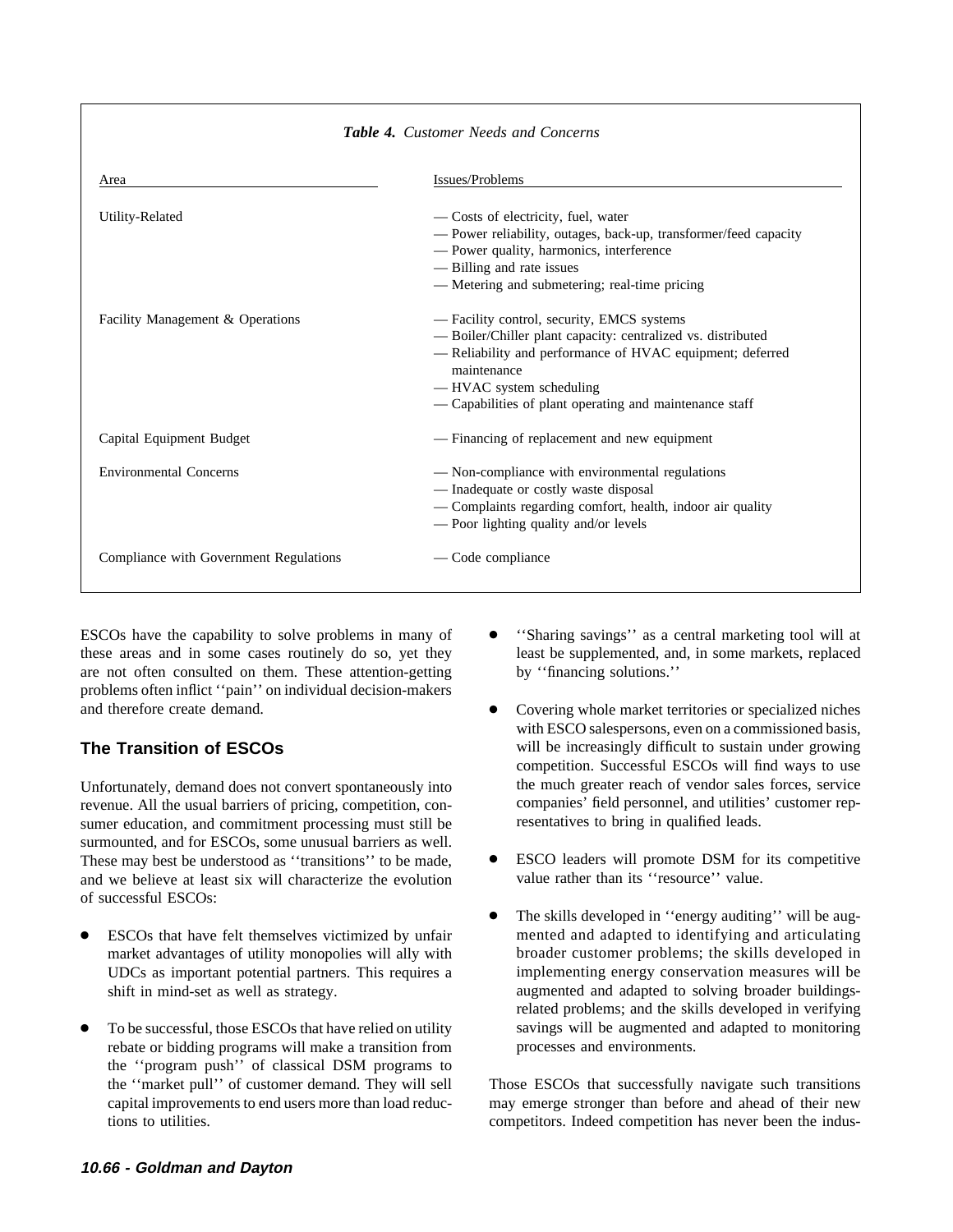industry infrastructure of trained professionals, analytical opportunity. software, marketing concepts, product development, and applications engineering. In previous sections we discussed this uneasy utility-ESCO

tion, as it enters the new competitive arena? Not the conven- freedom allow a variety of cooperative arrangements, from tional advantages most often sought: not superior technol-<br>ogy, or cheaper capital, or trade names, or patents, or distri-<br>to acquisitions.<sup>10</sup> Each arrangement, of course, reduces the ogy, or cheaper capital, or trade names, or patents, or distribution channels, or production assets, or large staffs, or number of degrees of freedom enjoyed by the ESCO in superior merchandising or connections to large numbers of return for its benefits. superior merchandising, or connections to large numbers of customers. In these respects, in fact, one can quickly think of competitors for whom the average ESCO is no match: In addition to retention of electricity and/or gas commodity<br>engineering firms product manufacturers finance compa-<br>sales, these utility/ESCO partnerships can sell comf engineering firms, product manufacturers, finance compa-<br>nies, maintenance contractors, property management firms, power, reliability, and end-use commodities such as refrigernies, maintenance contractors, property management firms, power, reliability, and end-use commodities such as refriger-<br>gas and electric companies all beat the ESCO at these games ation, steam, chilled water, compressed ai gas and electric companies all beat the ESCO at these games. Moreover, their advantages appear more formidable as the drive. They can also offer a variety of buildings-related range of "energy services" broadens and special subsidies services that build off of initial energy-efficie range of "energy services" broadens and special subsidies give way to market forces. Such as facilities management, operations and maintenance

The transitioned ESCO, however, has three special capabili-The benefits to ESCOs of these alliances are primarily reduc-

- 
- 
- ing such savings to the satisfaction of customer and as independent gas or electric marketers). financier.

These capabilities will ultimately distinguish superior ESCOs from other types of service providers and should We believe that the number of end users likely to demand allow them to prosper, and even thrive, as valued strategic value-added services will increase in the future for several partners in a retail energy services environment. They require reasons. First, large and mid-size energy consumers are a nose for pathology in buildings and processes, a gift of quickly realizing that they will have options in a restructured listening and hearing and responding, and a combination of electricity industry, and the responsibilities that go with specialized technical, financial, and marketing skills. making choices. This creates a demand for 'total energy

As they prepare for competition, many utilities are using ing trend toward outsourcing and privatizing such traditionthe regulated distribution business unit as an incubator to ally internal functions as facility management, operation, test various customer and energy services, while others have and maintenance. The size of this market in the U.S. alone located these activities in unregulated retail services compa- is estimated at about \$100 billion (Destribats 1995). Third, nies. Increasingly, the markets sought and the services the tab for deferred maintenance is coming due in private offered by utility distribution companies and ESCOs are as well as public facilities. Fourth, historically ESCOs have

try's main problem, but rather consumer inertia. Healthy becoming indistinguishable. This presents existing ESCOs competition promotes consumer education and nurtures an with both a competitive challenge and a partnering

relationship in the context of DSM implementation, where **The New ESCO's Competitive Advantages** some programs have benefited from the natural synergy of utility and ESCO skills and efficiencies. This potential car-What distinguishes the ESCO that has made a market transi-<br>ries over into market-driven alliances. ESCOs' degrees of

services, and energy management/control.

tions in the transaction costs of lead generation, qualification, The marketing art of addressing the multiple demands and closing. The benefits to utilities are defensive (e.g., of key customer decision-makers afflicted with the kind customer retention), offensive (e.g., value added to wholeof problems discussed previously; sale and eventually retail offers), and potentially revenue enhancement (through technology applications, fuel switch- The engineering art of finding those problems and fixing ing, customer growth, etc.). Thus, ESCOs potentially offer them; and strategic value well beyond the immediate bottom-line impact. In those jurisdictions where industry restructuring The analytical art of sweetening the economics of a includes retail competition and widespread direct access, comprehensive proposal with efficiency improvements ESCOs are likely to form alliances with affiliated and unregthat pay for themselves out of future savings, and prov- ulated utility generation or retail services companies (as well

### **Other Growth Markets for ESCOs**

solutions,'' which will eventually include energy supply **Utilities R Us** purchasing, risk management as well as the broader facility needs listed in the previous section. Second, there is a grow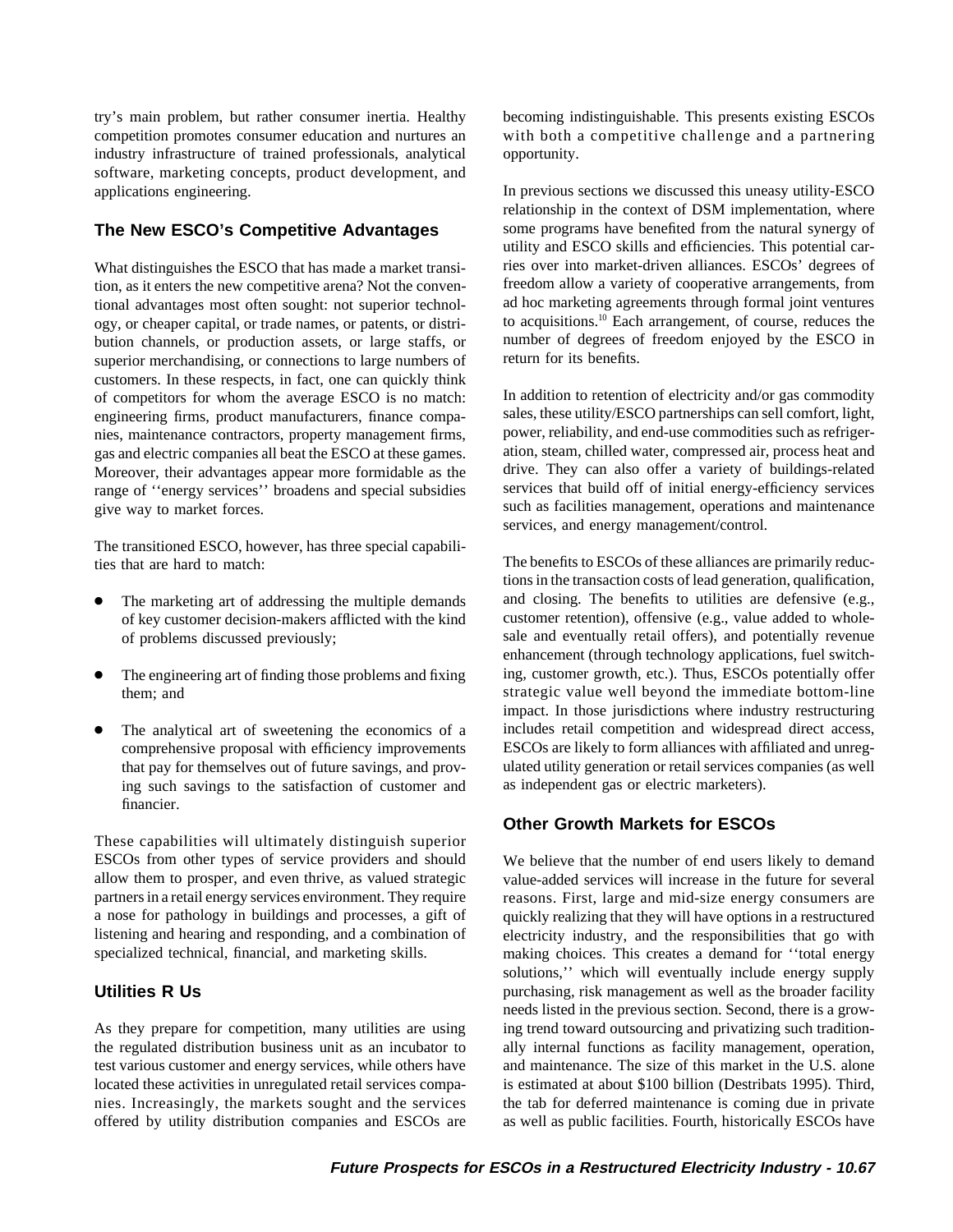achieved significant market penetration in the institutional (e.g., low-income); and design of policies that align the sector, with the notable exception of the federal government. financial interests of remaining regulated segments of the finally appears to be taking off in the federal sector spurred and minimize potential conflicts of interest that arise because on by recent legislation (e.g., EPACT), mandated energy- of the structure of the electricity industry (e.g., utilities with efficiency goals, a critical mass of successful pilot programs, DISCOs and affiliated generators). and tightening budgets of federal agencies. The federal sector may well represent the largest energy-efficiency services **ACKNOWLEDGMENTS** market in the country for ESCOs in the near-term (Allenby

# **CONCLUSION** draft.

We are optimistic that private-sector energy service compa- **ENDNOTES** nies—much more broadly defined than the traditional ESCO industry—will fill many of the gaps left by diminished public 1. Energy performance contracts can be distinguished and ratepayer funding of energy efficiency. Traditional from two contracting approaches commonly utilized ''ESCOs'' do bring important competitive advantages to the by other types of energy-efficiency services providers: private market for comprehensive, integrated energy ser- (1) contracts for installation of efficient equipment for vices, and will grow and prosper to the extent they make a specified fee, which is typically backed by a manufacsome important transitions in their own marketing and alli-<br>turer's equipment warranty contracts, and (2) energy ances. Energy services will be offered by a growing array consulting services, such as building audits and advice of energy marketers, franchised distribution companies, util- on potential energy efficiency improvements. ities seeking to establish national brand name identity (e.g., Utilicorp, Entergy), "traditional" ESCOs, customer aggreg- 2. In their estimates for the ESCO industry overall, ators, equipment and controls manufacturers, and others in Cudahy and Dreessen assume that ESCOs that were not

tant but reduced role in ensuring that the developing market material, labor, administrative, and other overhead for retail energy services is aligned with societal energy-<br>
efficiency goals. In the near term, regulators can take various equipment. Ongoing O&M and savings verification efficiency goals. In the near term, regulators can take various equipment. Ongoin actions to better develop the ESCO market such as targeted costs are excluded. actions to better develop the ESCO market, such as targeted. uses of funds collected through a system benefit charge and establishment of guidelines for access to customer informa- 3. These figures exclude the value of major capital tion with high strategic value (CEC 1996). Regulators may improvements, energy management systems and con-<br>be involved with some form of licensing or certification trols installed by such firms as Honeywell and Johnson be involved with some form of licensing or certification process for consumer protection reasons, particularly if retail Controls, where such installations were not strictly energy service companies assume traditional utility func-<br>financed through performance contracts. energy service companies assume traditional utility functions (e.g., metering, billing) as part of their package of bundled services. Among the more critical challenges for 4. ESCOs received a small fraction of overall utility regulators are the development of creative ways to assess spending on energy efficiency directly as payments in whether energy services markets are achieving societal bidding programs (approximately 3% to 5% or about objectives, given that information provided by regulated \$50 to \$75 million per year). Some ESCOs also generentities will represent an increasingly smaller fraction of ate revenues from delivering various aspects of utility total activity; facilitation of the development of a robust and DSM programs (e.g., audits, engineering services). competitive market for energy-efficiency services in sectors where significant market barriers remain (e.g., smaller cus- 5. Examples include Southern California Edison's tomers) or customers may less attractive to serve financially ENvest and Detroit Edison's program.

However, the performance contracting services market utility industry with societal energy-efficiency objectives

1996). Finally, the international market for energy services<br>is expanding rapidly because of the high rate of electric<br>demand growth in developing countries and increasing rec-<br>ognition of the capital constraints on and en and Steve Morgan for their helpful comments on a review

- 
- a growing number of geographic and functional alliances. members of the industry trade association (NAESCO) accounted, on average, for about 25% of all ESCO Policy makers and regulators will continue to have an impor-<br>
project investments in each year. Turnkey cost includes
	-
	-
	-